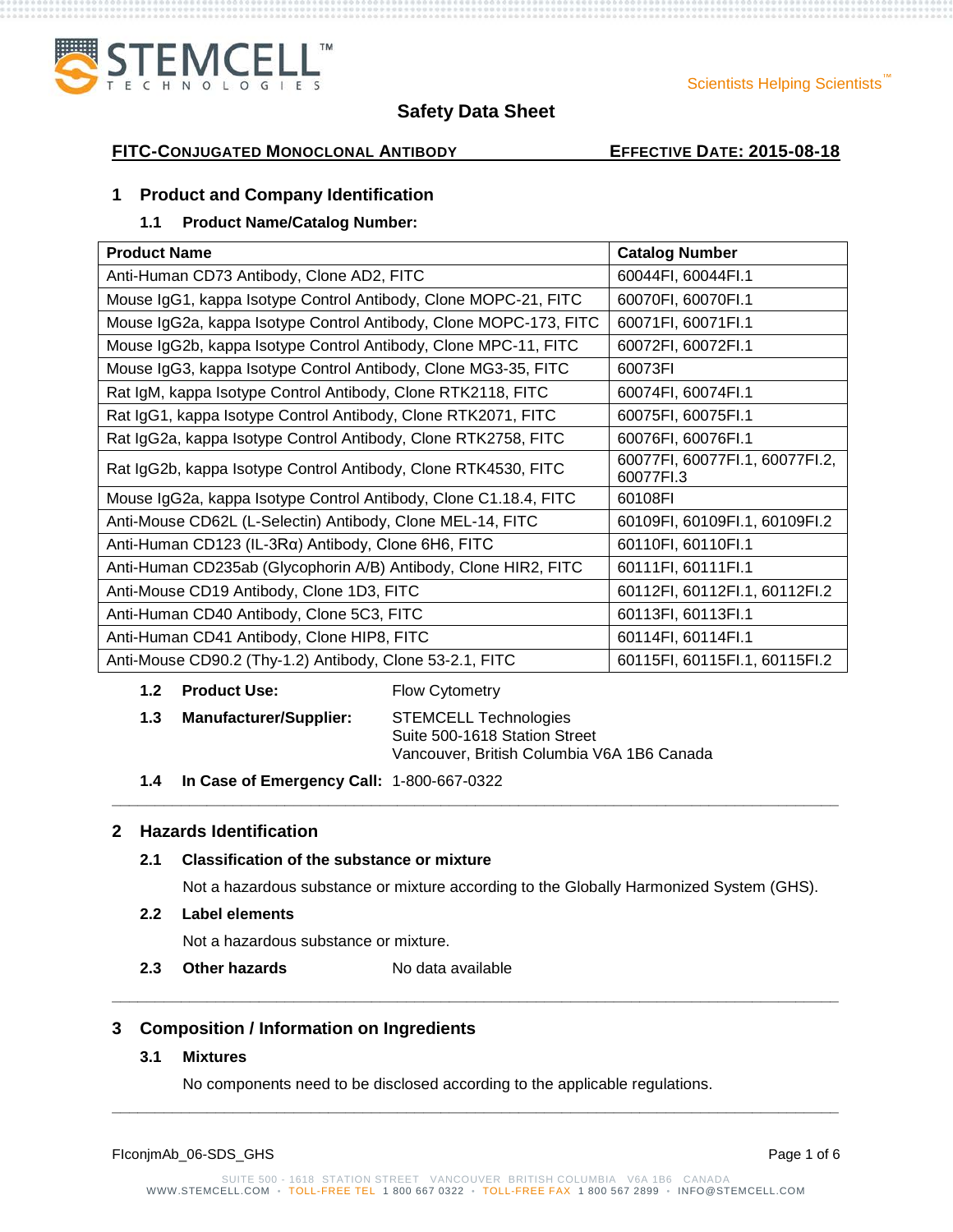

#### **FITC-CONJUGATED MONOCLONAL ANTIBODY EFFECTIVE DATE: 2015-08-18**

#### **4 First Aid Measures**

#### **4.1 Description of first aid measures**

**4.1.1 If inhaled**

If breathed in, move person into fresh air. If not breathing, give artificial respiration.

#### **4.1.2 In case of skin contact**

Wash off with soap and plenty of water.

#### **4.1.3 In case of eye contact**

Flush eyes with water as a precaution.

#### **4.1.4 If swallowed**

Never give anything by mouth to an unconscious person. Rinse mouth with water.

#### **4.2 Most important symptoms and effects, both acute and delayed**

The most important known symptoms and effects are described in section 2.2 and/or in section 11.

**\_\_\_\_\_\_\_\_\_\_\_\_\_\_\_\_\_\_\_\_\_\_\_\_\_\_\_\_\_\_\_\_\_\_\_\_\_\_\_\_\_\_\_\_\_\_\_\_\_\_\_\_\_\_\_\_\_\_\_\_\_\_\_\_\_\_\_\_\_\_\_\_\_\_\_\_\_\_\_\_\_\_\_\_**

#### **4.3 Indication of any immediate medical attention and special treatment needed**

No data available

#### **5 Fire Fighting Measures**

#### **5.1 Extinguishing Media**

- **5.1.1 Suitable Extinguishing Media** Use alcohol-resistant foam, carbon dioxide, water, or dry chemical spray.
- **5.1.2 Unsuitable Extinguishing Media**

No data available

#### **5.2 Special hazards arising from the substance or mixture**

### **5.2.1 Flammable Properties and Hazards**

No data available

## **5.2.2 Flash Pt**

No data available

**5.2.3 Autoignition Pt** No data available

## **5.2.4 Explosive Limits**

LEL: No data available UEL: No data available

## **5.2.5 Hazardous Combustion Products**

No data available

#### **5.3 Fire Fighting Instructions**

As in any fire, wear self-contained breathing apparatus pressure-demand (NIOSH approved or equivalent), and full protective gear to prevent contact with skin and eyes.

#### **6 Accidental Release Measures**

#### **6.1 Personal precautions, protective equipment and emergency procedures**

FIconjmAb\_06-SDS\_GHS Page 2 of 6

**\_\_\_\_\_\_\_\_\_\_\_\_\_\_\_\_\_\_\_\_\_\_\_\_\_\_\_\_\_\_\_\_\_\_\_\_\_\_\_\_\_\_\_\_\_\_\_\_\_\_\_\_\_\_\_\_\_\_\_\_\_\_\_\_\_\_\_\_\_\_\_\_\_\_\_\_\_\_\_\_\_\_\_\_**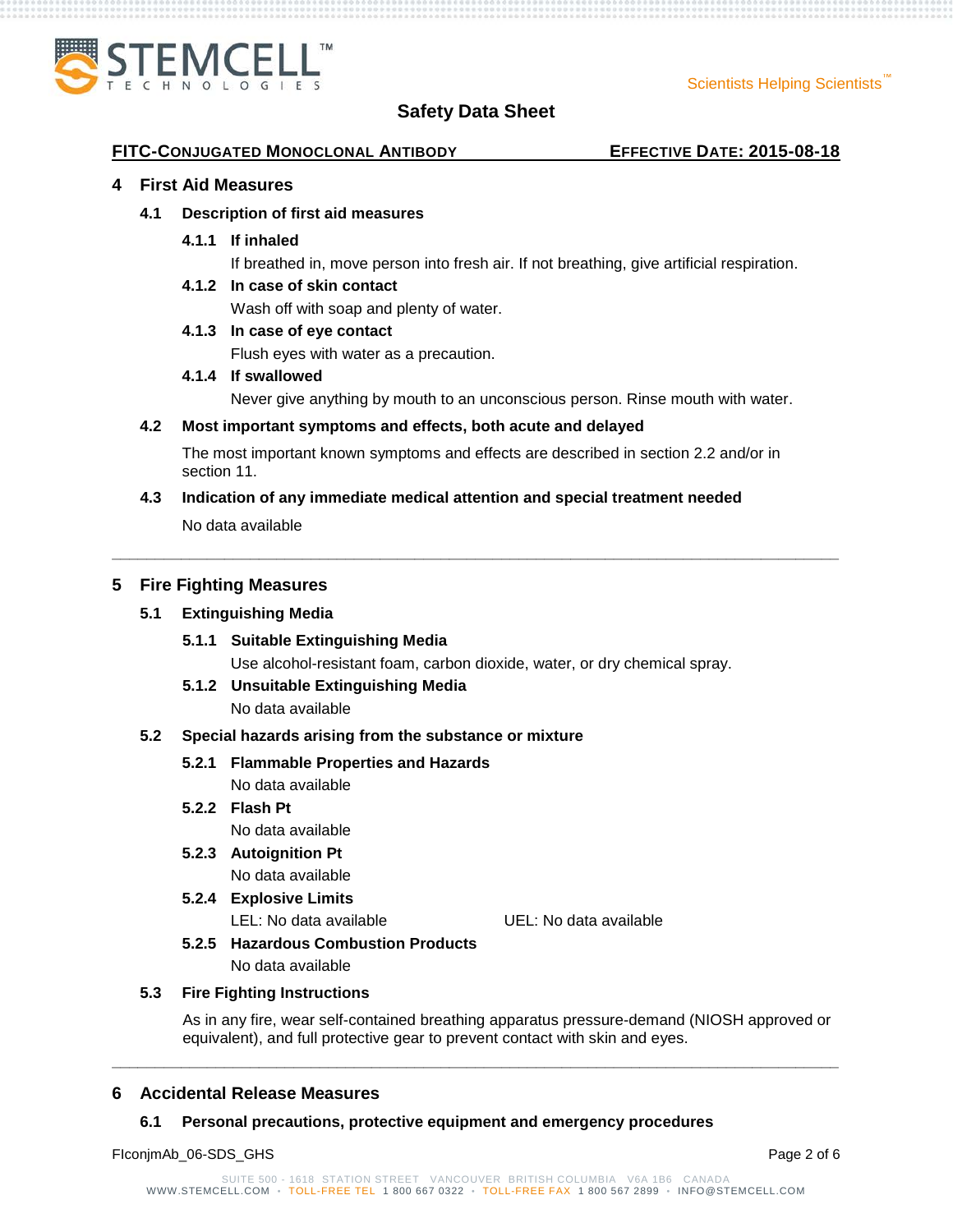

**\_\_\_\_\_\_\_\_\_\_\_\_\_\_\_\_\_\_\_\_\_\_\_\_\_\_\_\_\_\_\_\_\_\_\_\_\_\_\_\_\_\_\_\_\_\_\_\_\_\_\_\_\_\_\_\_\_\_\_\_\_\_\_\_\_\_\_\_\_\_\_\_\_\_\_\_\_\_\_\_\_\_\_\_**

**\_\_\_\_\_\_\_\_\_\_\_\_\_\_\_\_\_\_\_\_\_\_\_\_\_\_\_\_\_\_\_\_\_\_\_\_\_\_\_\_\_\_\_\_\_\_\_\_\_\_\_\_\_\_\_\_\_\_\_\_\_\_\_\_\_\_\_\_\_\_\_\_\_\_\_\_\_\_\_\_\_\_\_\_**

#### **FITC-CONJUGATED MONOCLONAL ANTIBODY EFFECTIVE DATE: 2015-08-18**

Avoid breathing vapors, mist or gas. For personal protection see section 8.

#### **6.2 Environmental precautions**

No special environmental precautions required.

#### **6.3 Methods and materials for containment and cleaning up**

Keep in suitable, closed containers for disposal.

### **7 Handling and Storage**

## **7.1 Precautions for safe handling**

For precautions see section 2.2.

### **7.2 Conditions for safe storage**

Keep container tightly closed in a dry and well-ventilated place.

## **8 Exposure Controls/Personal Protection**

#### **8.1 Exposure limits**

Contains no substances with occupational exposure limit values.

#### **8.2 Engineering controls**

Use mechanical exhaust or laboratory fumehood to avoid exposure.

#### **8.3 Personal protective equipment**

#### **8.3.1 Eye/face protection**

Use equipment for eye protection tested and approved under appropriate government standards such as NIOSH (US) or EN 166(EU).

#### **8.3.2 Skin protection**

Handle with gloves. Gloves must be inspected prior to use. Use proper glove removal technique (without touching glove's outer surface) to avoid skin contact with this product. Dispose of contaminated gloves after use in accordance with applicable laws and good laboratory practices. Wash and dry hands.

Impervious clothing. The type of protective equipment must be selected according to the concentration and amount of the dangerous substance at the specific workplace.

#### **8.3.3 Respiratory protection**

Respiratory protection not required. For nuisance exposures use type OV/AG (US) or type ABEK (EU EN 14387) respirator cartridges. Use respirators and components tested and approved under appropriate government standards such as NIOSH (US) or CEN (EU).

#### **8.3.4 General hygiene considerations**

General industrial hygiene practice.

## **8.3.5 Environmental exposure controls**

No data available

## **9 Physical and Chemical Properties**

FIconjmAb\_06-SDS\_GHS Page 3 of 6

**\_\_\_\_\_\_\_\_\_\_\_\_\_\_\_\_\_\_\_\_\_\_\_\_\_\_\_\_\_\_\_\_\_\_\_\_\_\_\_\_\_\_\_\_\_\_\_\_\_\_\_\_\_\_\_\_\_\_\_\_\_\_\_\_\_\_\_\_\_\_\_\_\_\_\_\_\_\_\_\_\_\_\_\_**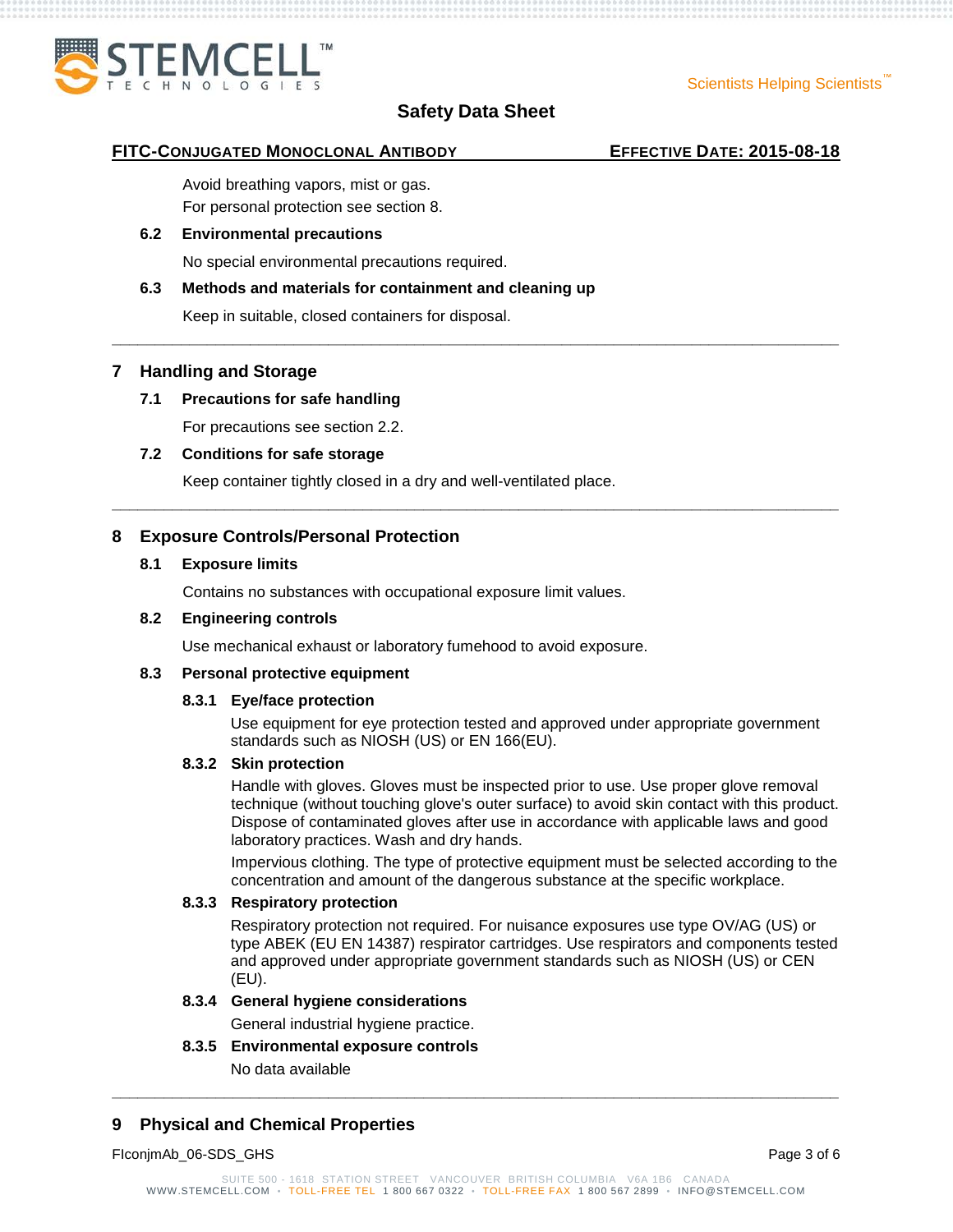

### Scientists Helping Scientists<sup>"</sup>

## **FITC-CONJUGATED MONOCLONAL ANTIBODY EFFECTIVE DATE: 2015-08-18**

#### **9.1 Information on basic physical and chemical properties**

| Clear with a green hue |
|------------------------|
| No data available      |
| No data available      |
| No data available      |
| No data available      |
| No data available      |
| No data available      |
| No data available      |
| No data available      |
| No data available      |
| No data available      |
| No data available      |
| No data available      |
| No data available      |
| No data available      |
| No data available      |
| No data available      |
| No data available      |
|                        |

## **10 Stability and Reactivity**

| 10.1 Reactivity                         | No data available |
|-----------------------------------------|-------------------|
| 10.2 Chemical stability                 | No data available |
| 10.3 Possibility of hazardous reactions | No data available |
| 10.4 Conditions to avoid                | No data available |
| 10.5 Incompatible materials             | No data available |
| 10.6 Hazardous decomposition products   | No data available |
|                                         |                   |

**\_\_\_\_\_\_\_\_\_\_\_\_\_\_\_\_\_\_\_\_\_\_\_\_\_\_\_\_\_\_\_\_\_\_\_\_\_\_\_\_\_\_\_\_\_\_\_\_\_\_\_\_\_\_\_\_\_\_\_\_\_\_\_\_\_\_\_\_\_\_\_\_\_\_\_\_\_\_\_\_\_\_\_\_**

## **11 Toxicological Information**

## **11.1 Acute toxicity**

| Oral:       | No data available |
|-------------|-------------------|
| Inhalation: | No data available |
| Dermal:     | No data available |
| Other:      | No data available |

## **11.2 Skin corrosion/irritation** No data available

- **11.3 Serious eye damage/eye irritation** No data available
- **11.4 Respiratory and/or skin sensitization** No data available

FIconjmAb\_06-SDS\_GHS Page 4 of 6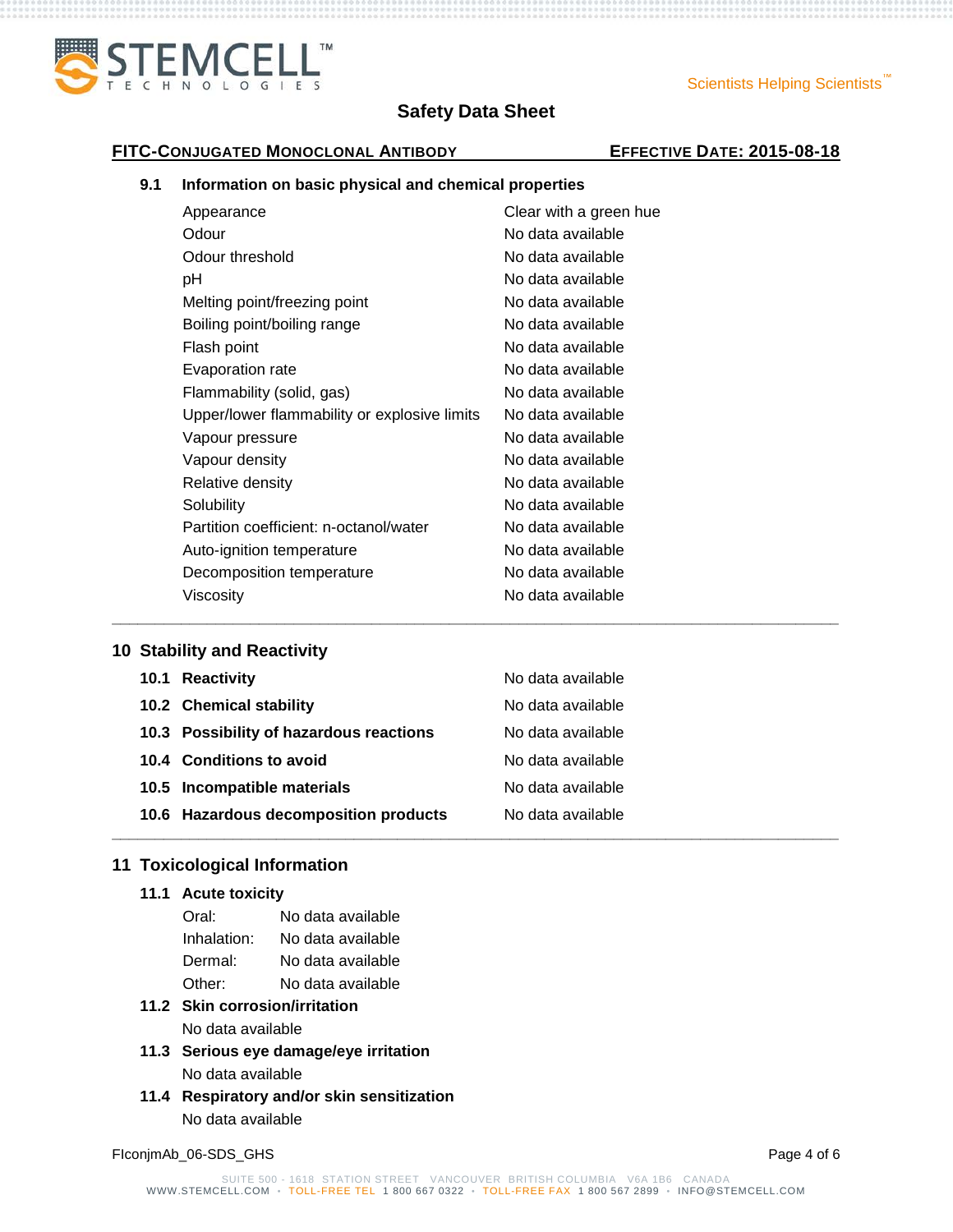

## **FITC-CONJUGATED MONOCLONAL ANTIBODY EFFECTIVE DATE: 2015-08-18**

#### **11.5 Germ cell mutagenicity**

No data available

#### **11.6 Carcinogenicity**

- IARC: No component of this product present at levels greater than or equal to 0.1% is identified as probable, possible or confirmed human carcinogen by IARC.
- ACGIH: No component of this product present at levels greater than or equal to 0.1% is identified as a carcinogen or potential carcinogen by ACGIH.
- NTP: No component of this product present at levels greater than or equal to 0.1% is identified as a known or anticipated carcinogen by NTP.
- OSHA: No component of this product present at levels greater than or equal to 0.1% is identified as a carcinogen or potential carcinogen by OSHA.

#### **11.7 Reproductive toxicity**

No data available

- **11.8 Specific target organ toxicity - single exposure** No data available
- **11.9 Specific target organ toxicity - repeated exposure** No data available

#### **11.10 Aspiration hazard**

No data available

### **11.11 Potential health effects**

- Inhalation: May be harmful if inhaled. May cause respiratory tract irritation.
- Ingestion: May be harmful if swallowed.
- Skin: May be harmful if absorbed through skin. May cause skin irritation.
- Eyes: May cause eye irritation.

#### **11.12 Signs and symptoms of exposure**

To the best of our knowledge, the chemical, physical, and toxicological properties have not been thoroughly investigated.

**\_\_\_\_\_\_\_\_\_\_\_\_\_\_\_\_\_\_\_\_\_\_\_\_\_\_\_\_\_\_\_\_\_\_\_\_\_\_\_\_\_\_\_\_\_\_\_\_\_\_\_\_\_\_\_\_\_\_\_\_\_\_\_\_\_\_\_\_\_\_\_\_\_\_\_\_\_\_\_\_\_\_\_\_**

**\_\_\_\_\_\_\_\_\_\_\_\_\_\_\_\_\_\_\_\_\_\_\_\_\_\_\_\_\_\_\_\_\_\_\_\_\_\_\_\_\_\_\_\_\_\_\_\_\_\_\_\_\_\_\_\_\_\_\_\_\_\_\_\_\_\_\_\_\_\_\_\_\_\_\_\_\_\_\_\_\_\_\_\_**

**11.13 RTECS #** No data available

#### **12 Ecological Information**

| 12.1 Toxicity                      | No data available |
|------------------------------------|-------------------|
| 12.2 Persistence and degradability | No data available |
| 12.3 Bioaccumulative potential     | No data available |
| 12.4 Mobility in soil              | No data available |
| 12.5 Other adverse effects         | No data available |

#### **13 Disposal Considerations**

#### **13.1 Waste disposal method**

Offer surplus and non-recyclable solutions to a licensed disposal company.

#### **13.2 Contaminated packaging**

Dispose of as unused product.

FIconjmAb\_06-SDS\_GHS Page 5 of 6